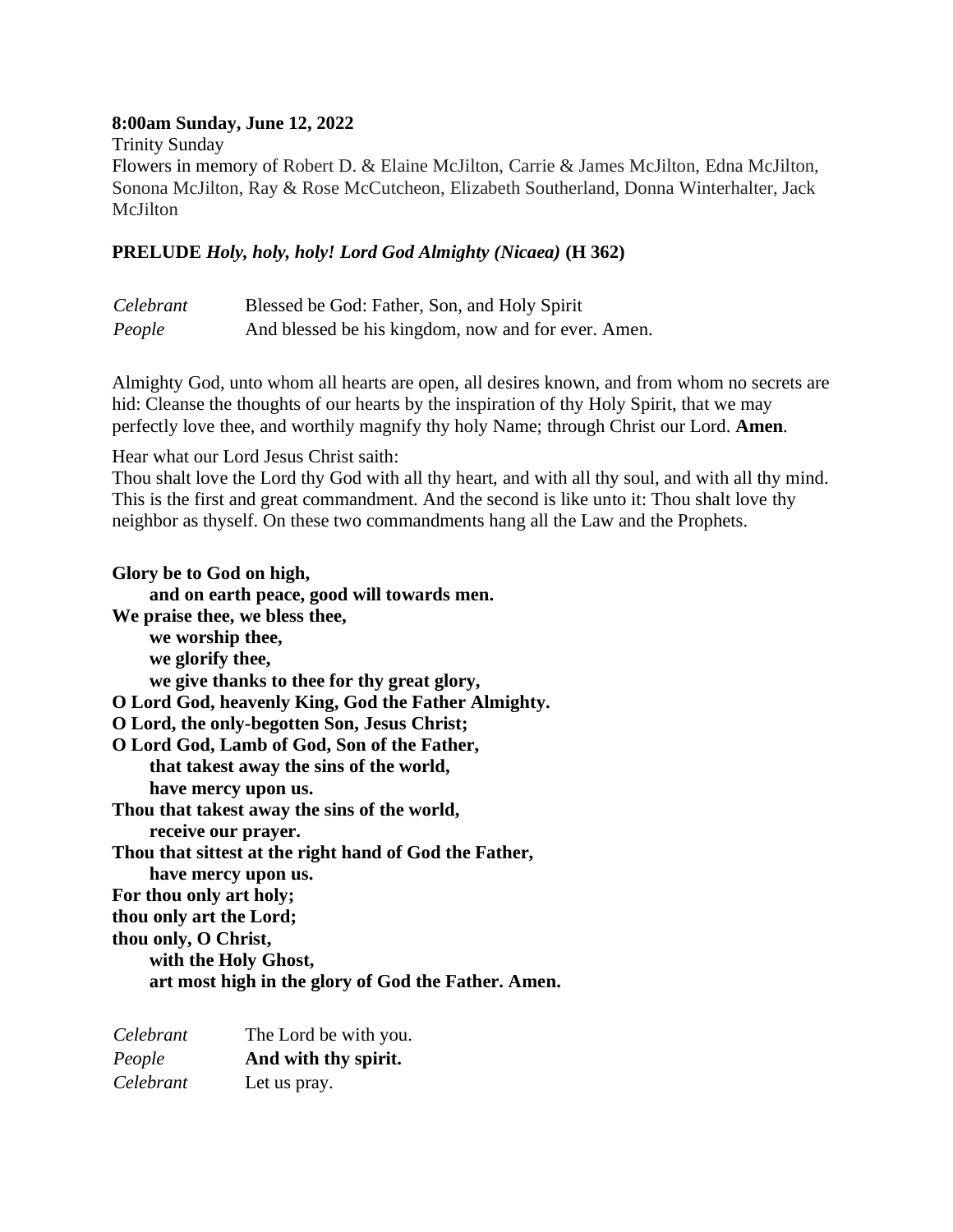Almighty and everlasting God, who hast given unto us thy servants grace, by the confession of a true faith, to acknowledge the glory of the eternal Trinity, and in the power of the Divine Majesty to worship the Unity: We beseech thee that thou wouldest keep us steadfast in this faith and worship, and bring us at last to see thee in thy one and eternal glory, O Father; who with the Son and the Holy Spirit livest and reignest, one God, for ever and ever. **Amen**.

# **The Lessons**

# **READING: Romans 5:1-5**

A Reading from Paul's letter to the Church in Rome.

<sup>1</sup>Since we are justified by faith, we have peace with God through our Lord Jesus Christ, <sup>2</sup>through whom we have obtained access to this grace in which we stand; and we boast in our hope of sharing the glory of God. 3And not only that, but we also boast in our sufferings, knowing that suffering produces endurance, <sup>4</sup>and endurance produces character, and character produces hope, <sup>5</sup> and hope does not disappoint us, because God's love has been poured into our hearts through the Holy Spirit that has been given to us.

*Reader* The Word of the Lord. *People* **Thanks be to God.**

## **Psalm 8**

<sup>1</sup>O LORD our Governor. \* how exalted is your Name in all the world! **<sup>2</sup>Out of the mouths of infants and children \* your majesty is praised above the heavens.** <sup>3</sup>You have set up a stronghold against your adversaries, \* to quell the enemy and the avenger. **<sup>4</sup>When I consider your heavens, the work of your fingers, \* the moon and the stars you have set in their courses,** <sup>5</sup>What is man that you should be mindful of him? \* the son of man that you should seek him out? **<sup>6</sup>You have made him but little lower than the angels; \* you adorn him with glory and honor;** <sup>7</sup>You give him mastery over the works of your hands; \* you put all things under his feet: **<sup>8</sup>All sheep and oxen, \* even the wild beasts of the field,** <sup>9</sup>The birds of the air, the fish of the sea, \* and whatsoever walks in the paths of the sea. **<sup>10</sup>O LORD our Governor, \* how exalted is your Name in all the world! GOSPEL: John 16:12-15**

# The Holy Gospel of our Lord Jesus Christ according to John. *People* **Glory be to thee, O Lord.**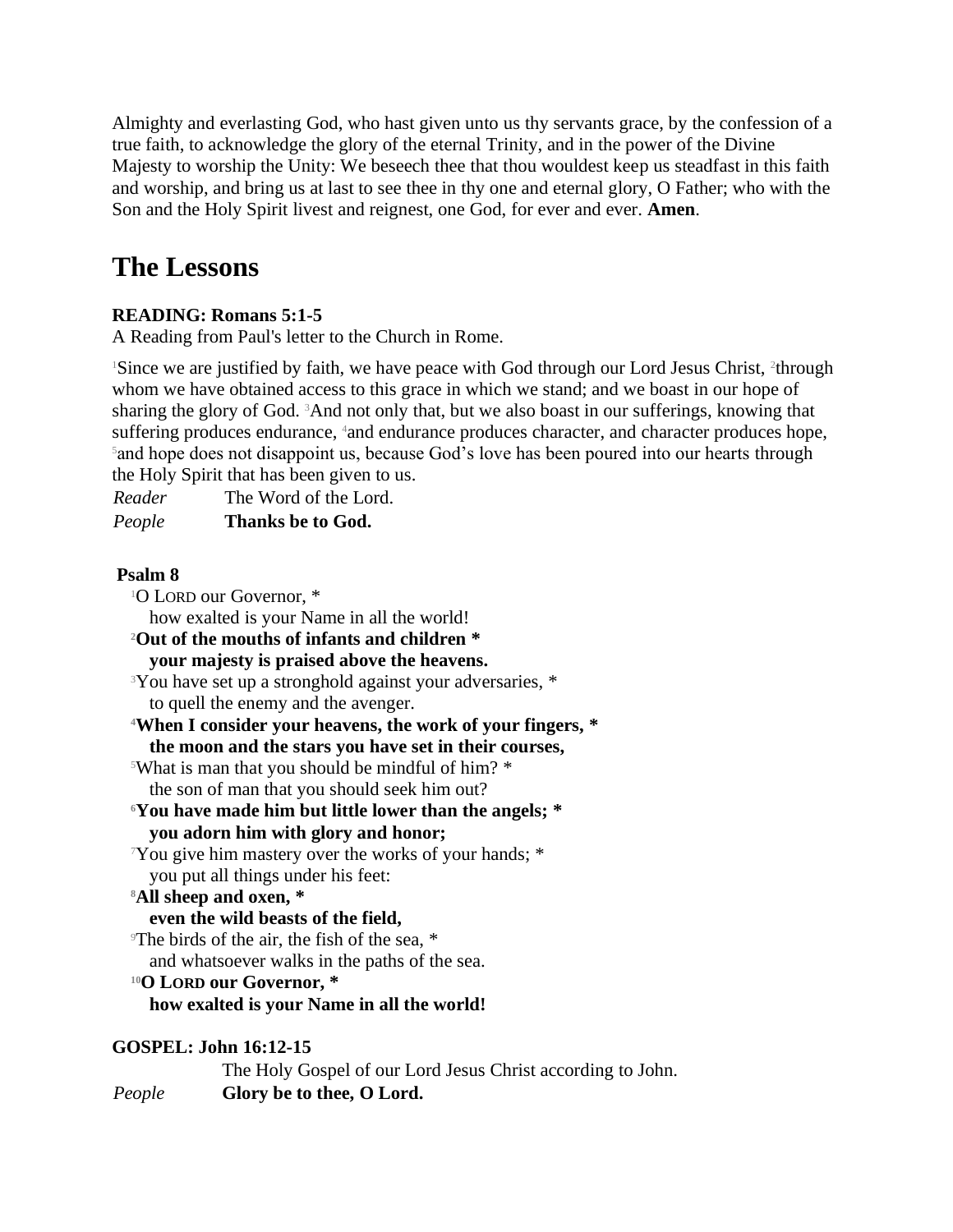[Jesus said to his disciples,]  $12$ "I still have many things to say to you, but you cannot bear them now. 13When the Spirit of truth comes, he will guide you into all the truth; for he will not speak on his own, but will speak whatever he hears, and he will declare to you the things that are to come. 14He will glorify me, because he will take what is mine and declare it to you. 15All that the Father has is mine. For this reason I said that he will take what is mine and declare it to you."

The Gospel of the Lord.

*People* **Praise be to thee, O Christ.**

#### **THE SERMON**

## **THE CREED We believe in one God, the Father, the Almighty, maker of heaven and earth, of all that is, seen and unseen. We believe in one Lord, Jesus Christ, the only Son of God, eternally begotten of the Father, God from God, Light from Light, true God from true God, begotten, not made, of one Being with the Father. Through him all things were made. For us and for our salvation he came down from heaven: by the power of the Holy Spirit he became incarnate from the Virgin Mary, and was made man. For our sake he was crucified under Pontius Pilate; he suffered death and was buried. On the third day he rose again in accordance with the Scriptures; he ascended into heaven and is seated at the right hand of the Father. He will come again in glory to judge the living and the dead, and his kingdom will have no end. We believe in the Holy Spirit, the Lord, the giver of life, who proceeds from the Father and the Son. With the Father and the Son he is worshiped and glorified. He has spoken through the Prophets. We believe in one holy catholic and apostolic Church. We acknowledge one baptism for the forgiveness of sins. We look for the resurrection of the dead, and the life of the world to come. Amen.**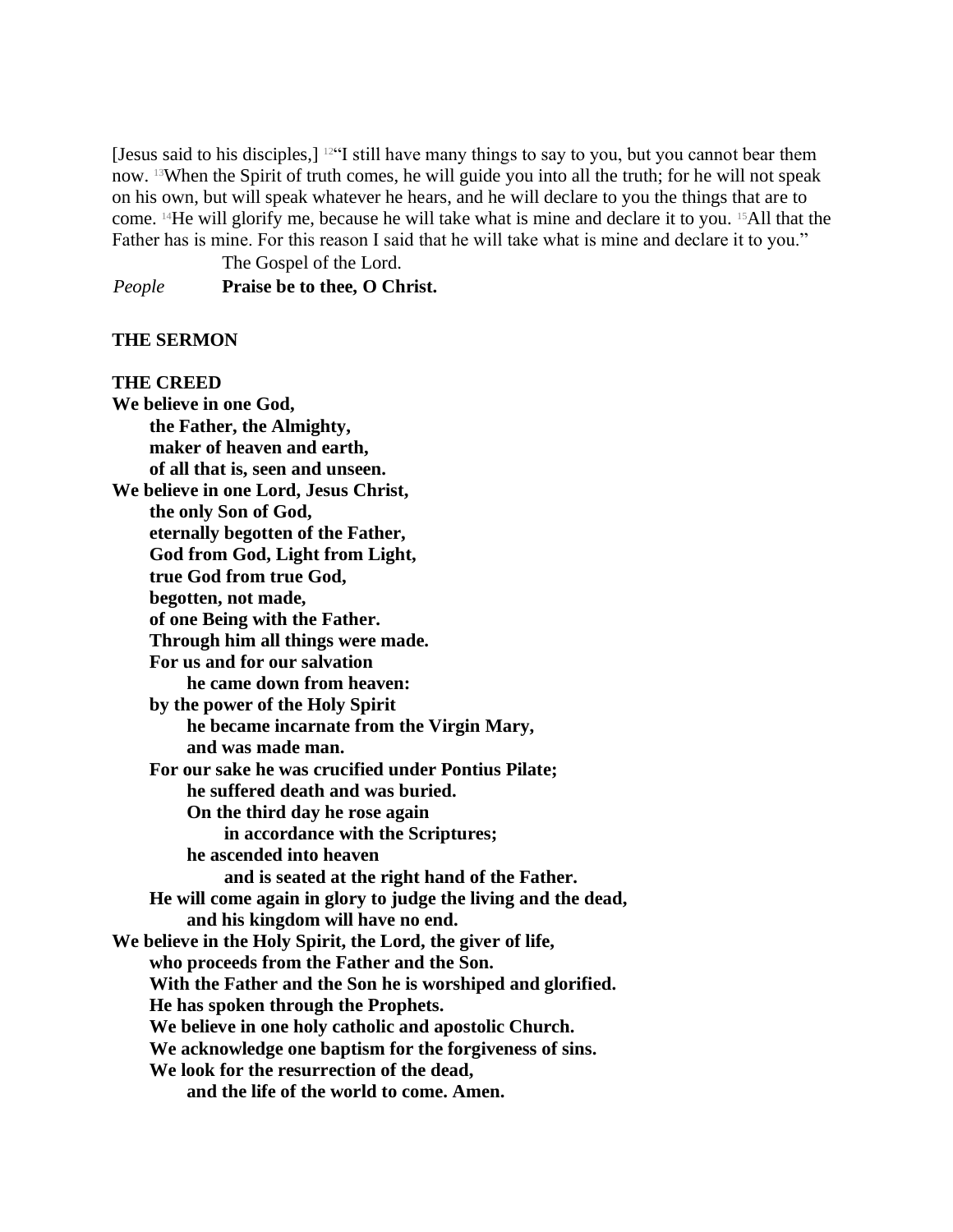### **THE PRAYERS OF THE PEOPLE**

Let us pray for the whole state of Christ's Church and the world.

Almighty and everliving God, who in thy holy Word hast taught us to make prayers, and supplications, and to give thanks for all men: Receive these our prayers which we offer unto thy divine Majesty, beseeching thee to inspire continually the Universal Church with the spirit of truth, unity, and concord; and grant that all those who do confess thy holy Name may agree in the truth of thy holy Word, and live in unity and godly love.

Give grace, O heavenly Father, to all bishops and other ministers [especially [1], that they may, both by their life and doctrine, set forth thy true and lively Word, and rightly and duly administer thy holy Sacraments.

And to all thy people give thy heavenly grace, and especially to this congregation here present; that, with meek heart and due reverence, they may hear and receive thy holy Word, truly serving thee in holiness and righteousness all the days of their life.

We beseech thee also so to rule the hearts of those who bear the authority of government in this and every land [especially \_\_\_\_\_\_\_\_\_\_\_\_], that they may be led to wise decisions and right actions for the welfare and peace of the world.

Open, O Lord, the eyes of all people to behold thy gracious hand in all thy works, that, rejoicing in thy whole creation, they may honor thee with their substance, and be faithful stewards of thy bounty.

And we most humbly beseech thee, of thy goodness, O Lord, to comfort and succor [ and] all those who, in this transitory life, are in trouble, sorrow, need, sickness, or any other adversity.

And we also bless thy holy Name for all thy servants departed this life in thy faith and fear [especially \_\_\_\_\_\_\_\_\_\_], beseeching thee to grant them continual growth in thy love and service; and to grant us grace so to follow the good examples of [\_\_\_\_\_\_\_\_\_\_ and of] all thy saints, that with them we may be partakers of thy heavenly kingdom.

Grant these our prayers, O Father, for Jesus Christ's sake, our only Mediator and Advocate. **Amen***.*

### **CONFESSION OF SIN**

Let us humbly confess our sins unto Almighty God.

**Almighty God, Father of our Lord Jesus Christ, maker of all things, judge of all men: We acknowledge and bewail our manifold sins and wickedness, which we from time to time most grievously have committed, by thought, word, and deed, against thy divine Majesty, provoking most justly thy wrath and indignation against us. We do earnestly repent,**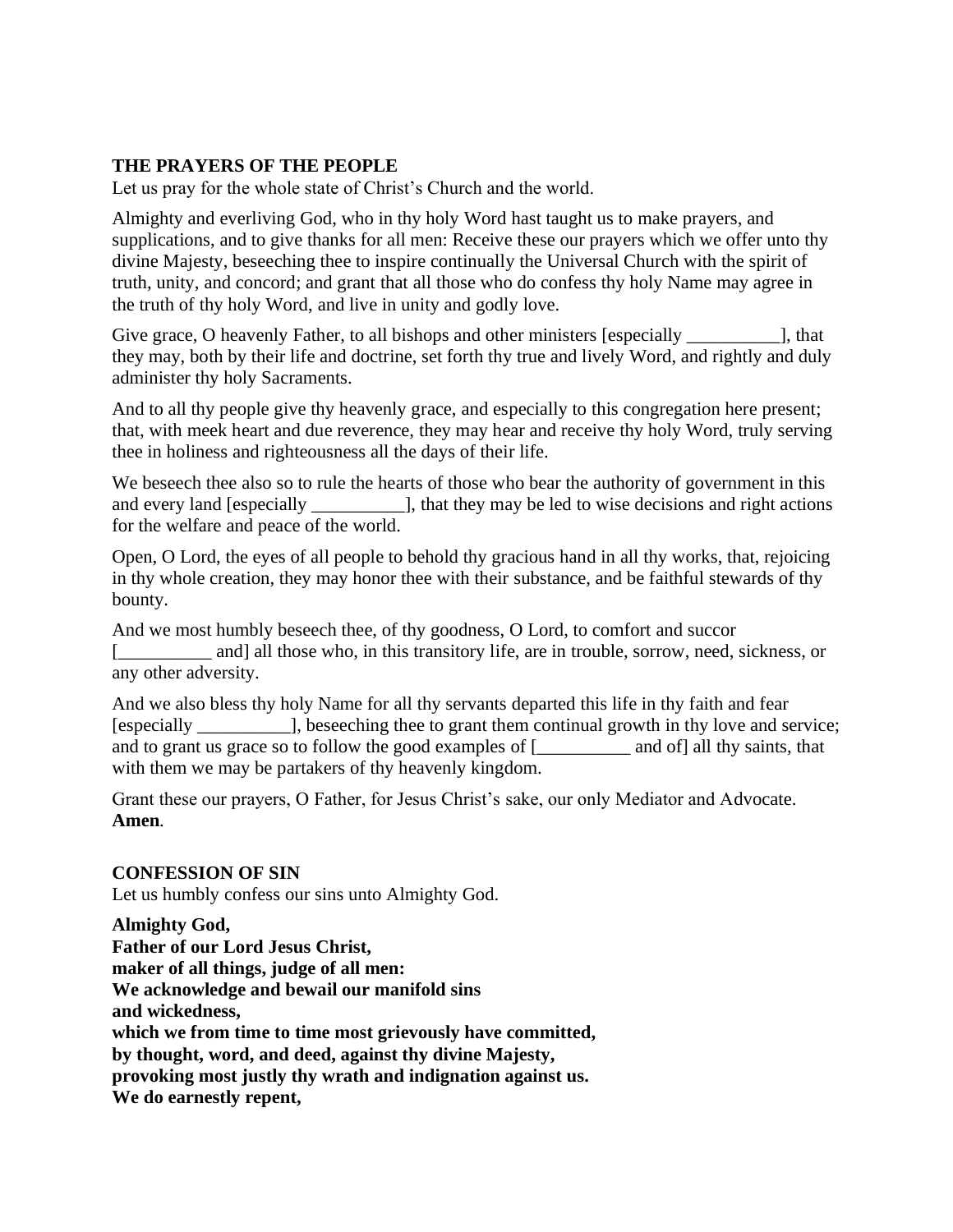**and are heartily sorry for these our misdoings; the remembrance of them is grievous unto us, the burden of them is intolerable. Have mercy upon us, have mercy upon us, most merciful Father; for thy Son our Lord Jesus Christ's sake, forgive us all that is past; and grant that we may ever hereafter serve and please thee in newness of life, to the honor and glory of thy Name; through Jesus Christ our Lord. Amen.**

Almighty God, our heavenly Father, who of his great mercy hath promised forgiveness of sins to all those who with hearty repentance and true faith turn unto him, have mercy upon you, pardon and deliver you from all your sins, confirm and strengthen you in all goodness, and bring you to everlasting life; through Jesus Christ our Lord. **Amen***.*

## **THE COMFORTABLE WORDS**

## **THE PEACE**

*Celebrant* The peace of the Lord be always with you. *People* **And with thy spirit.**

# The Holy Communion

## **OFFERTORY SENTENCE**

**OFFERTORY MUSIC** *People of God (Earth and All Stars)* **(VF 109)**

People of God, gather together, come, let us sing on this glorious day. Shouting abroad praise to the Maker, come and with body and soul let us pray.

*Refrain:* Come, let us join in the heavenly dance, praising in joyous celebration.

Hearing God's word, heeding the message, come and rejoice as we answer the call. With one accord, made in God's image, come in community, welcoming all.

Bearing your gifts, enter God's presence; come, let us share in the heavenly feast. Mending all rifts, healing divisions, come and from sorrows and hurts be released.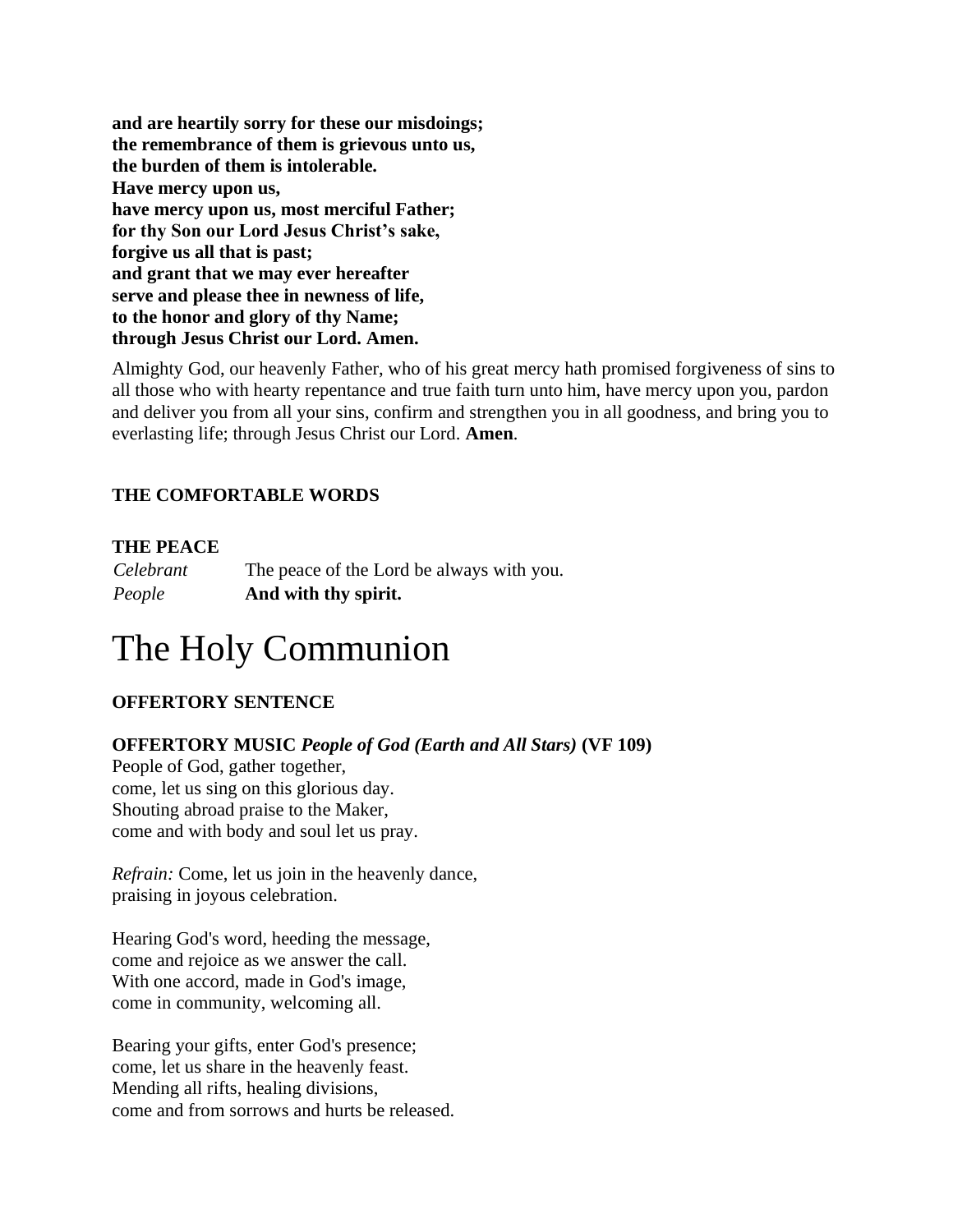Women and men, harmony blending, come, swell the chorus in loving accord. Raising again thanks never ending, come to the God who is Wisdom and Word.

| Celebrant | The Lord be with you.                   |
|-----------|-----------------------------------------|
| People    | And with thy spirit.                    |
| Celebrant | Lift up your hearts.                    |
| People    | We lift them up unto the Lord.          |
| Celebrant | Let us give thanks to the Lord our God. |
| People    | It is meet and right so to do.          |

It is very meet, right, and our bounden duty, that we should at all times, and in all places, give thanks unto thee, O Lord, holy Father, almighty, everlasting God.

For with thy co-eternal Son and Holy Spirit, thou art one God, one Lord, in Trinity of Persons and in Unity of Substance; and we celebrate the one and equal glory of thee, O Father, and of the Son, and of the Holy Spirit.

Therefore with Angels and Archangels, and with all the company of heaven, we laud and magnify thy glorious Name; evermore praising thee, and saying,

**Holy, holy, holy, Lord God of Hosts: Heaven and earth are full of thy glory. Glory be to thee, O Lord Most High. Blessed is he that cometh in the name of the Lord. Hosanna in the highest**.

All glory be to thee, O Lord our God, for that thou didst create heaven and earth, and didst make us in thine own image; and, of thy tender mercy, didst give thine only Son Jesus Christ to take our nature upon him, and to suffer death upon the cross for our redemption. He made there a full and perfect sacrifice for the whole world; and did institute, and in his holy Gospel command us to continue, a perpetual memory of that his precious death and sacrifice, until his coming again.

For in the night in which he was betrayed, he took bread; and when he had given thanks to thee, he broke it, and gave it to his disciples, saying, "Take, eat, this is my Body, which is given for you. Do this in remembrance of me."

Likewise, after supper, he took the cup; and when he had given thanks, he gave it to them, saying, "Drink this, all of you; for this is my Blood of the New Covenant, which is shed for you, and for many, for the remission of sins. Do this, as oft as ye shall drink it, in remembrance of me."

Wherefore, O Lord and heavenly Father, we thy people do celebrate and make, with these thy holy gifts which we now offer unto thee, the memorial thy Son hath commanded us to make; having in remembrance his blessed passion and precious death, his mighty resurrection and glorious ascension; and looking for his coming again with power and great glory.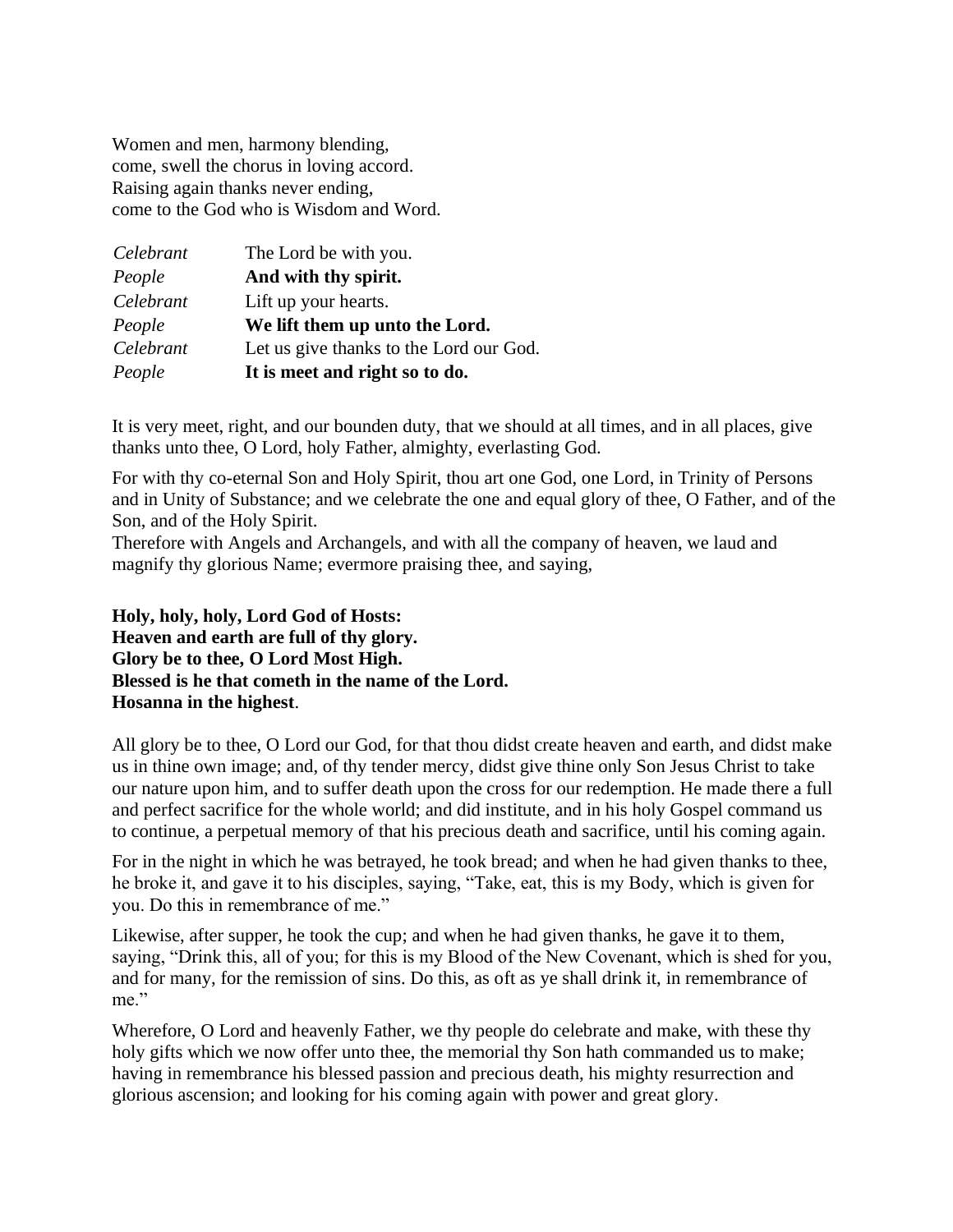And we most humbly beseech thee, O merciful Father, to hear us, and, with thy Word and Holy Spirit, to bless and sanctify these gifts of bread and wine, that they may be unto us the Body and Blood of thy dearly-beloved Son Jesus Christ.

And we earnestly desire thy fatherly goodness to accept this our sacrifice of praise and thanksgiving, whereby we offer and present unto thee, O Lord, our selves, our souls and bodies. Grant, we beseech thee, that all who partake of this Holy Communion may worthily receive the most precious Body and Blood of thy Son Jesus Christ, and be filled with thy grace and heavenly benediction; and also that we and all thy whole Church may be made one body with him, that he may dwell in us, and we in him; through the same Jesus Christ our Lord;

By whom, and with whom, and in whom, in the unity of the Holy Ghost all honor and glory be unto thee, O Father Almighty, world without end. **AMEN***.*

### **THE LORD'S PRAYER**

And now, as our Savior Christ hath taught us, we are bold to say,

**Our Father, who art in heaven, hallowed be thy Name, thy kingdom come, thy will be done, on earth as it is in heaven. Give us this day our daily bread. And forgive us our trespasses, as we forgive those who trespass against us. And lead us not into temptation, but deliver us from evil. For thine is the kingdom, and the power, and the glory, forever and ever. Amen.**

# **The Breaking of the Bread**

Lamb of God, you take away the sins of the world: **have mercy on us.** Lamb of God, you take away the sins of the world: **have mercy on us.** Lamb of God, you take away the sins of the world: **grant us peace.**

**We do not presume to come to this thy Table, O merciful Lord, trusting in our own righteousness, but in thy manifold and great mercies. We are not worthy so much as to gather up the crumbs under thy Table. But thou art the same Lord whose property is always to have mercy. Grant us therefore, gracious Lord, so to eat the flesh of thy dear Son Jesus Christ, and to drink his blood, that we may evermore dwell in him, and he in us. Amen.**

## **INVITATION TO COMMUNION**

# **DISTRIBUTION OF COMMUNION**